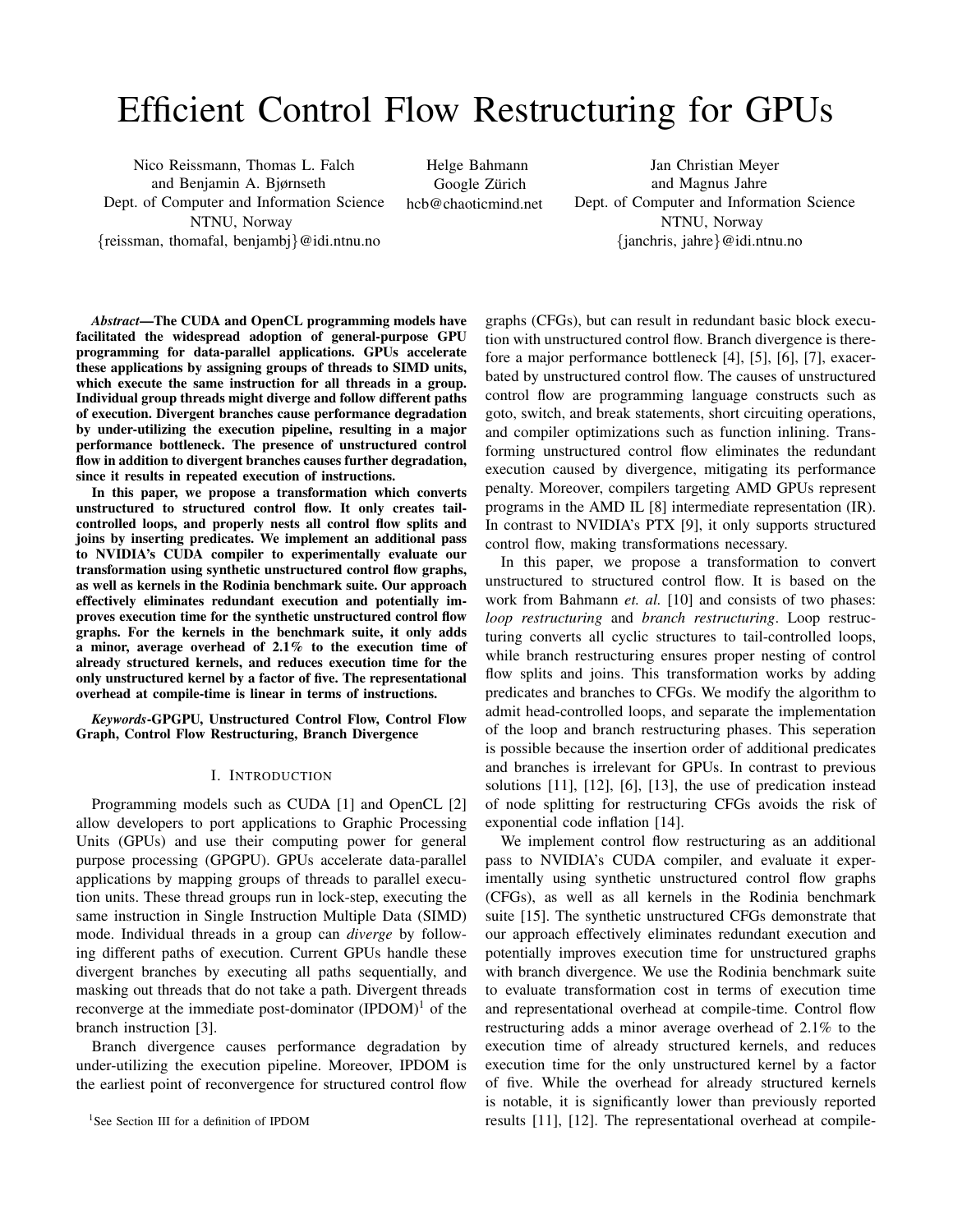

Fig. 1. Example illustrating the negative effect of unstructured control flow in the presence of branch divergence. a): CFG for the pseudocode in Section II. b): Control flow restructured CFG from a). c): Possible execution schedule for the CFG in a). d): Possible execution schedule for the CFG in b).

time is linear in terms of instructions.

The paper is organized as follows: Section II describes the problem of branch divergence for unstructured control flow. Section III introduces terminology and definitions, while Section IV describes our algorithm. We empirically evaluate it using synthetic unstructured CFGs and the Rodinia benchmark suite [15] in Section V. Section VI discusses related work, and Section VII concludes and suggests further directions for research.

#### II. MOTIVATION

The IPDOM of a branch is the earliest possible point of reconvergence in structured CFGs, causing no redundant execution. In unstructured graphs, however, it is possible to introduce earlier points of reconvergence in order to avoid multiple executions of basic blocks. The following pseudocode shows a simple if-then-else statement with a short circuited condition:

i f ( c | | d ) { S1 ; } e l s e { S2 ; } S3 ;

Figure 1a depicts the corresponding CFG. The CFG is unstructured due to splits and joins not being properly nested.

Consider a warp of four threads executing this code segment, with threads T1 and T2 taking execution path  $(c?, S1, S3)$ , thread T3 execution path  $(c?, d?, S1, S3)$ , and thread T4 execution path  $(c?, d?, S2, S3)$  (see Figure 1a). The threads only reconverge before executing basic block S3. Thus, the basic block S1 would be executed twice, once for threads  $T1$  and  $T2$ , and once for thread  $T3$  as shown in the example schedule in Figure 1c.

Figure 1b depicts the CFG after control flow restructuring. The basic idea is to insert predicate assignments ( $p := 0$  and  $p := 1$ ) and branches  $(p?)$  such that all splits and joins are properly nested, and the resulting CFG is structured. This results in threads T3 and T4 reconverging at NULL and threads  $T1$ ,  $T2$ ,  $T3$ , and  $T4$  at  $p$ ?, avoiding the duplicated execution of S1 as shown in the schedule of Figure 1d. The problem of repeated basic block execution compounds in bigger subgraphs, possibly resulting in more than two executions of individual nodes.

Structured graphs do not result in redundant code execution on GPUs, because nested divergent branches always reconverge in the inverse order of their execution, *i.e.* the inner branch reconverges before the outer branch. Our transformation converts kernels to structured graphs which consist only of tail-controlled loops and properly nested control flow splits and joins. For tail-controlled loops, divergent branches reconverge at the loop's epilogue, while divergent splits reconverge at the corresponding join. Thus, our transformation always produces graphs which preclude redundant code execution.

Developers are aware of the potential disadvantages of unstructured control flow for GPUs, and therefore try to avoid it. A compiler supporting control flow restructuring in combination with divergence analysis [16] would allow a greater class of programs to be automatically translated into efficient GPU code.

#### III. TERMS AND DEFINITIONS

A *control flow graph* is a directed graph consisting of nodes containing statements and edges representing transitions between statements. Outgoing edges are numbered with unique consecutive indices starting from zero (although we will omit writing out the index if a node has only one outgoing edge). Statements take the following form:

- $v := expr$  designates an assignment statement. The right hand side expression is evaluated and the result is assigned to the variable named on the left.
- $v$ ? designates a branch statement. The variable is evaluated and execution resumes at the node reached through the correspondingly numbered edge.
- Other kinds of statements corresponding to original program behavior (observable side-effects) are allowed as well. We omit their discussion, as they are irrelevant for the control flow behavior discussed in this paper.

Only branch statements may have more than one outgoing edge. Furthermore, we require that each CFG has two designated nodes: The *entry node* without a predecessor, and the *exit node* without a successor. CFGs represent programs in imperative form: Starting at the entry node, successively evaluate each statement, until reaching the exit node.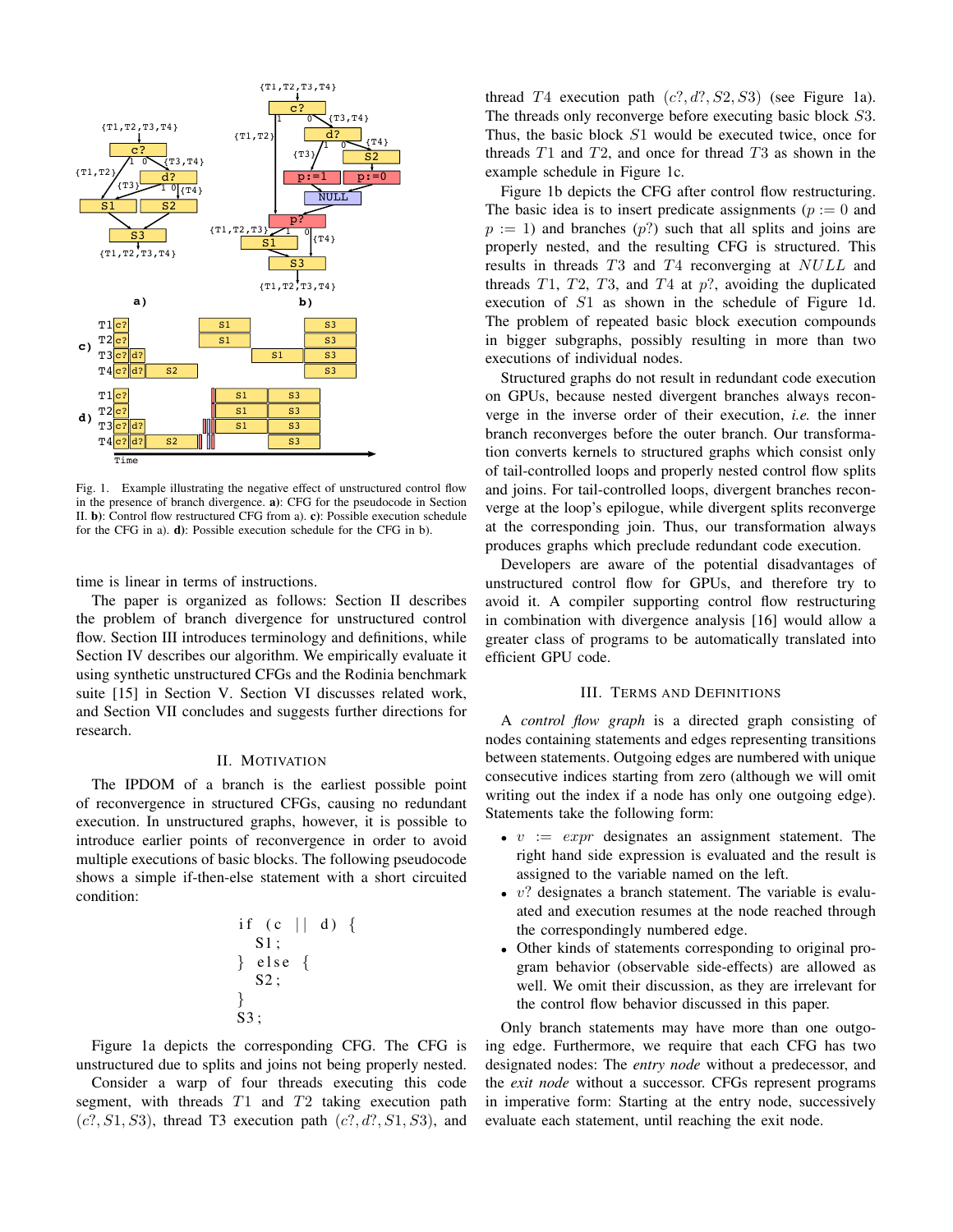Nodes are generally denoted by  $n$  with sub- and superscripts. Edges denoted by  $e$  with sub- and superscripts. An edge from a node  $n_1$  to a node  $n_2$  is written as  $n_1 \rightarrow n_2$ . We call  $n_1$  the edge's *source* and  $n_2$  its *target*.

*Definition 1:* A CFG is called *single-entry/single-exit (SESE)* if its shape can be contracted into a single node by repeatedly applying the following steps:

- 1) If  $n'$  is unique successor of n, and n is unique predecessor of n', then remove edge  $n \to n'$  and merge n and  $n'$ .
- 2) If *n* has only successors  $n_0, n_1, \ldots$  and possibly *n'*, *n'* has only predecessors  $n_0, n_1, \ldots$  and possibly n, and each of  $n_0, n_1, \ldots$  has only a single predecessor and successor, then remove all arcs  $n \to n_i$ ,  $n_i \to n'$ ,  $n \to$  $n'$  and merge all vertices.
- 3) If  $n$  has an edge pointing to itself and only one other successor, remove the edge  $n \to n$ .
- 4) If *n* has an outgoing edge targeting  $n'$  and  $n'$  has only one outgoing edge targeting *n*, then remove  $n \to n'$ ,  $n'$ , and  $n' \rightarrow n$ .

Single-entry/single-exit CFGs are a subset of reducible CFGs and can be characterized by allowing only the following constructs:

- Straight line code.
- Properly nested conditionals ("if/then/else" or "switch/case" statements without fall-throughs).
- Tail-controlled loops ("do/while" loops without "break" or "continue" statements).
- Head-controlled loops ("for" or "while" loops without "break" or "continue" statements).

*Definition 2:* A CFG is called *tail-structured* if its shape can be contracted into a single node by repeatedly applying rule 1, 2, and 3 from Definition 1.

Tail-structured CFGs are a subset of SESE CFGs and correspond to programs with only straight line code, properly nested conditionals, and tail-controlled loops.

*Definition 3:* A CFG is called *linear* if every vertex has exactly one incoming and outgoing edge.

Linear CFGs are a subset of tail-structured CFGs and correspond to programs with only straight line code.

*Definition 4:* A CFG is called *minimal* if it does not contain any nodes n and  $n'$  such that  $n'$  is the unique successor of n, and n the unique predecessor of  $n'$ . Thus, a minimal CFG contains no linear subgraphs.

*Definition 5:* An edge  $n_1 \rightarrow n_2$  *dominates* node *n* if

1)  $n_2 \neq n$  and both  $n_1$  and  $n_2$  dominate n, or

2)  $n_2 = n$  and  $n_1$  dominates n.

The dominator graph of edge  $e$  is the subgraph of all nodes dominated by e.

Intuitively, the dominator graph of an edge  $e$  is the subgraph where every path from the entry node to every node in this subgraph must pass through edge e.

*Definition* 6: A node  $n'$  is said to be the immediate postdominator (IPDOM) of another node  $n$  iff:

- $n'$  post-dominates each immediate successor  $n_0, n_1, \ldots$ of  $n$ , and
- for each other node  $n''$  which also post-dominates each of  $n_0, n_1, \ldots$  it holds that either  $n'' = n'$  or that  $n''$  postdominates  $n'$ .

Intuitively, the immediate post-dominator is the earliest point in a CFG where all paths starting at some node  $n$ necessarily reconverge.

## IV. CONTROL FLOW RESTRUCTURING

Regularization of control flow can be facilitated by node cloning, predication or a combination of both techniques. Here we follow the approach laid out by Bahmann *et al.* [10] using predication only. Assume a CFG with a single entry and exit node. We restructure it using the procedures described below. The approach consists of two phases:

- Loops are detected and (possibly) transformed into a tailcontrolled loop.
- Branches are restructured such that branch and join points are symmetric.

#### *A. Loop Restructuring*

We start by identifying all strongly connected components (SCCs) and process each of them according to the procedure below. By necessity, neither entry nor exit node are part of any SCC. First, identify the following nodes and edges:

- *Entry edges*  $e_0^E, e_1^E, \ldots$ : All edges from a node outside the SCC into the SCC
- *Entry nodes*  $n_0^E, n_1^E, \ldots, n_{k-1}^E$ : All nodes that are target of at least one entry edge
- *Exit edges*  $e_0^X, e_1^X, \ldots$ : All edges from a node inside the SCC out of the SCC
- *Exit nodes*  $n_0^X, n_1^X, \ldots, n_{l-1}^X$ : All nodes that are target of at least one exit edge
- *Repetition edges*  $e_0^R, e_1^R, \ldots$ : All edges inside the SCC that have one entry node as target

See Figure 2 for illustration. We denote the set of nodes belonging to SCC by L. Initially, L induces the SCC subgraph. The following modifies the original graph, and we updates L as well such that it eventually induces a suitable structured loop subgraph. When we say "create a node within  $L$ " (as opposed to just "create a node") in the following, it means: Create the node in the CFG and update  $L$  such that it also has this node as member.

- 1) Pick two unused variables  $q$  and  $r$  to identify continuation location and loop repetition state, respectively.
- 2) If there are multiple entry nodes:
	- a) Create a branch node  $b^E$  within L that evaluates q and continues at  $e_m^E$  iff  $q = m$ .
	- b) Replace each entry edge: If the edge originally pointed to  $e_m^E$ , create an assignment statement  $q := m$ , divert the original entry edge to it, and continue control flow to  $b^E$  from there.
	- c) Replace each repetition edge: If the edge originally pointed to  $e_m^E$ , create an assignment node  $q := m$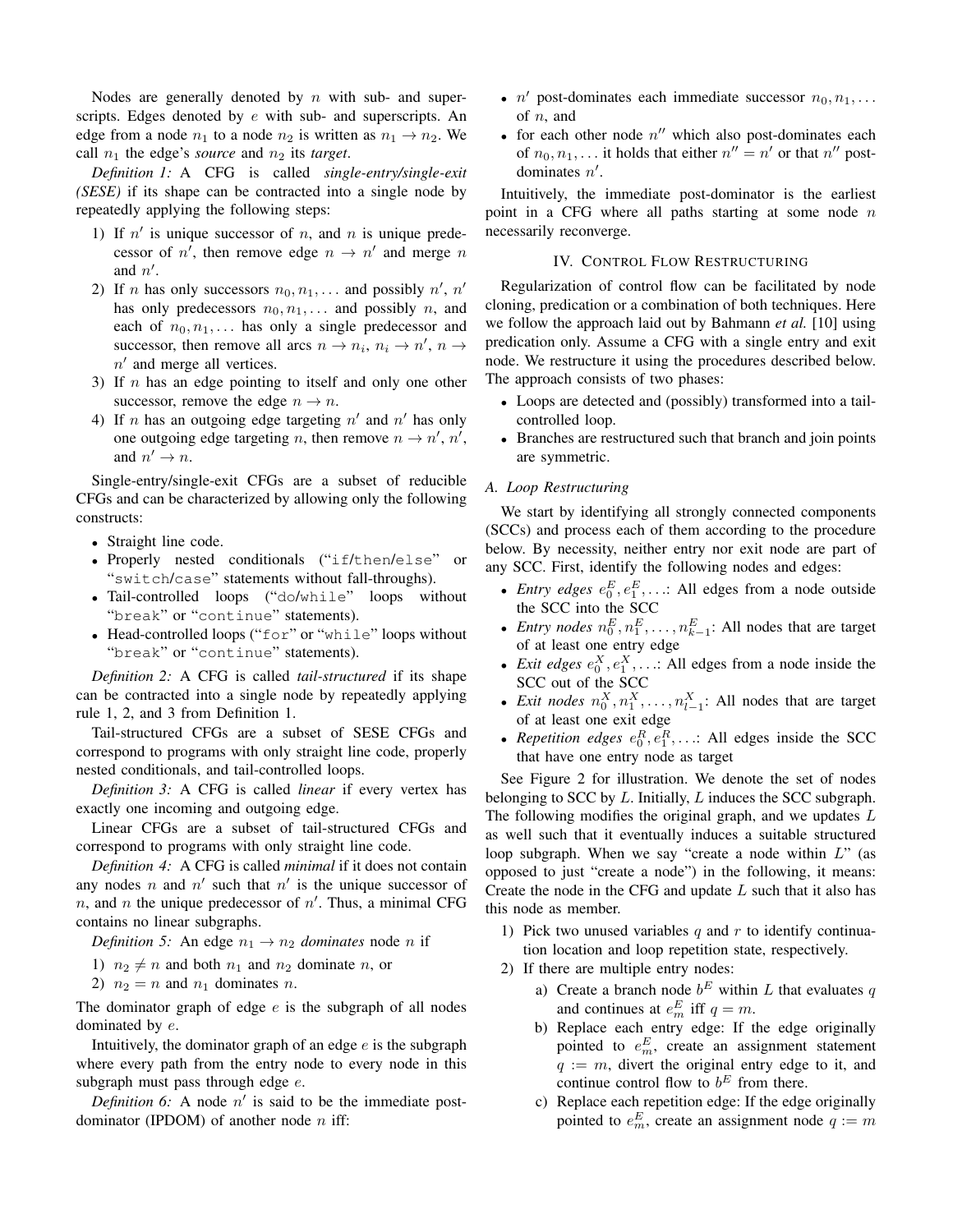

Fig. 2. Loop restructuring. Left: A CFG with an unstructured loop. Nodes and subgraphs identified by restructuring algorithm are marked as per algorithm description. Center: Intermediate state of loop restructuring after remodeling entry/exit control flow. Right: Final state after converting the loop to a single repetition and exit edge. Inserted nodes remodeling the original control flow are marked in red.

within L, divert the original repetition edge to it, and continue control flow to  $b<sup>E</sup>$  from here. Record the newly recorded edges as repetition edges in lieu of the replaced ones.

After this step there is only one entry node: Either the newly created node  $b^E$  or the single original entry node. Denote it by  $n^E$ .

- 3) If there are multiple exit nodes:
	- a) Insert a branch node  $b^X$  that evaluates q and continues at  $e_m^X$  iff  $q = m$ .
	- b) Replace each exit edge: If the edge originally pointed to  $e_m^X$ , create an assignment node  $q := m$ within  $L$ , divert the original repetition edge to it, and continue control flow to  $b^X$ .

After this step there is only one exit node: Either the newly created node  $b^X$  or the single original exit node. Denote it by  $n^X$ .

- 4) If there are any two distinct nodes that are origin of either repetition and/or exit edges<sup>2</sup>:
	- a) Create a branch node  $b^R$  within L evaluating r that continues at  $n^X$  if  $r = 0$  and at  $n^E$  otherwise.
	- b) Create an assignment node  $r := 0$  within L and an edge from it to  $b^R$ . Divert all exit edges to it.
	- c) Create an assignment node  $r := 1$  within L, create an edge from it to  $b^R$ . Divert all repetition edges to it.

Note that the algorithm above does not actually modify the graph if it is already tail-structured. After this processing is complete, L contains two marked nodes:

- $n^E$  is the unique entry node; all edges from outside L into L will have this node as target
- $n<sup>L</sup>$  is the unique last node; there is only one edge leaving L, it originates in  $n^L$

 $n<sup>E</sup>$  has only one predecessor node within L, the node  $n<sup>L</sup>$ . The edge  $n^L \to n^E$  is the unique repetition edge of this loop. Temporarily remove this repetition edge, keeping track of the two nodes it used to connect. We repeatedly apply this whole loop transformation algorithm for any other SCC in the graph.

After all SCCs have been transformed as above, the resulting graph is acyclic. We process this acyclic graph according to the algorithm in the next section, and then re-insert all repetition edges that were set aside.

# *B. Branch Restructuring*

First, construct the "head" subgraph  $H$  as follows: Add the entry node to  $H$ . If the last node added has exactly one outgoing edge, add it as well as its target node to  $H$ . There are now two cases to consider:

- *H* covers the entire original graph.
- $\bullet$  *H* covers only a portion of the original graph. There is a node  $b$  that was added to  $H$  last that has at least two outgoing edges.

In the first case the algorithm terminates: The original CFG is linear.

In the second case, record the outgoing edges of  $b$  as  $f_0, f_1, \ldots, f_{m-1}$ . Compute the dominator graphs of each  $f_k$ as  $B_k$ : This is the set of nodes and their connecting edges reachable from the entry node only through  $f_k$ . We call these the "branch" subgraphs. Record the remaining nodes and their connecting edges as the "tail" subgraph  $T$ . Some  $B_k$  may be empty, the corresponding edge  $f_k$  would in this case go directly to some node in  $T$ ; in this case, create a "dummy" node in  $B_k$  and route the path through it. (See left of Figure 3 for illustration.)

We denote by  $c_0, c_1, \ldots, c_{n-1}$  the *continuation points* in the tail subgraph: These are the nodes with  $T$  with at least one edge from either branch subgraph. There must be at least one such continuation point, and if there is exactly one then this branching construct has already a suitable structure. Otherwise, restructure  $T$  and  $B_k$  as follows:

- Choose an unused auxiliary variable, denote it by  $p$ .
- Turn  $T$  into a graph with a single entry point  $e$ : Set up branches such that control resumes at  $c_k$  if p evaluates to

<sup>&</sup>lt;sup>2</sup>Note that this includes the cases of two or more repetition or exit edges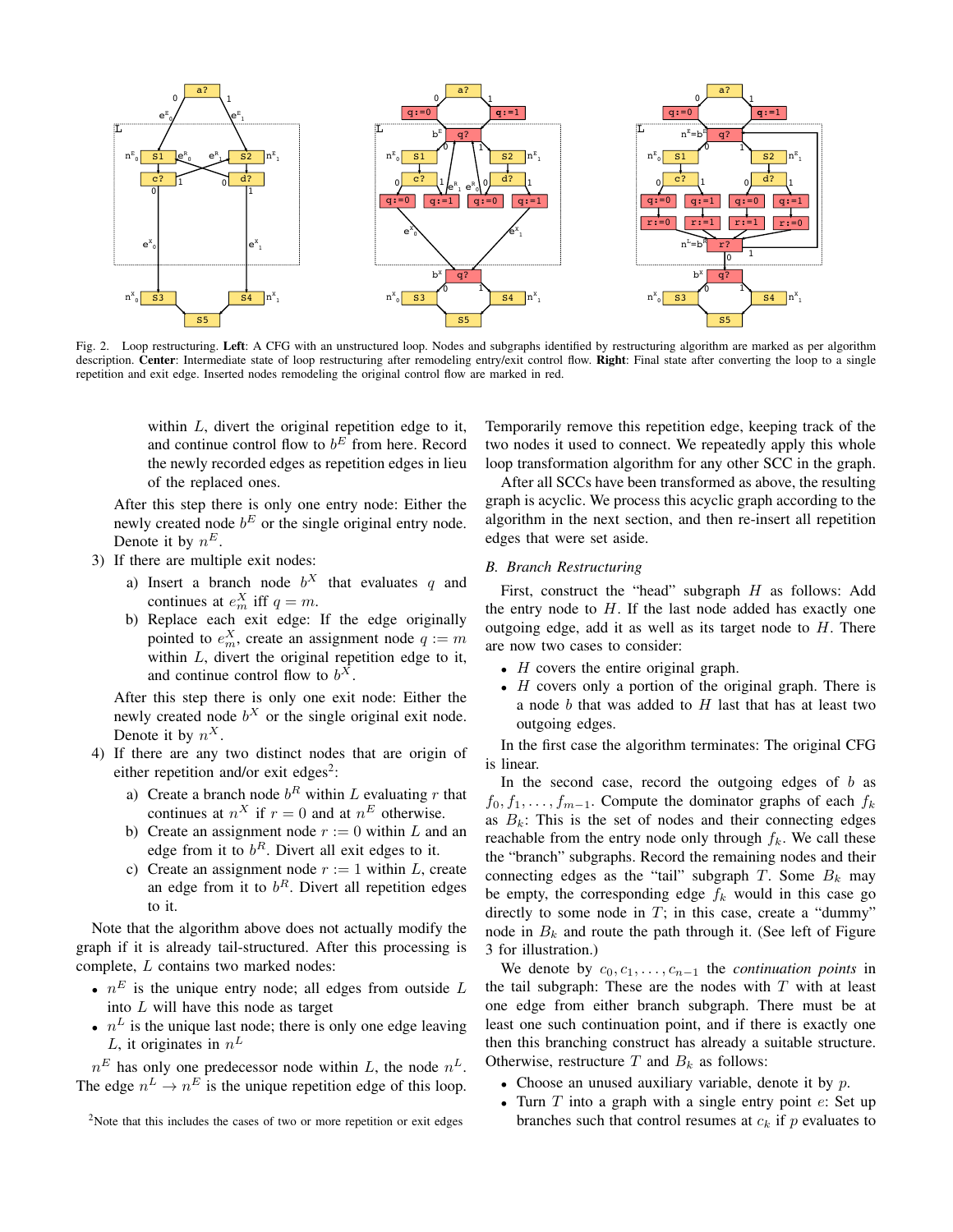

Fig. 3. Branch restructuring. Left: A CFG with unstructured branches. Nodes and subgraphs identified by restructuring algorithm are marked as per algorithm description. Right: The result of restructuring the CFG on the left hand side. Inserted nodes remodeling the original control flow through predication are marked in red. Dummy nodes inserted for structural purposes are marked in blue.

 $k$  on entry.

• Turn each  $B_j$  into a graph with a single exit point: Divert edges pointing to  $c_k$  into statements that assign k to p, rejoin control flow for this in a single node that then proceeds to e.

Now, all edges leaving any  $B_j$  point to e. Finally, if some  $B_i$  has multiple exit paths, join all these paths into a single "dummy" node within  $B_j$ , and create a single exit edge from this node to e.

Recursively apply the same algorithm to each  $B_j$  as well as T. The control flow of the resulting graph is then tailstructured.

In the specification above, we utilized " $n$ -way" branches: a single variable is used to identify one of  $n$  possible branch destination points. A subsequent pass can introduce additional auxiliary variables to reduce these constructs to 2-way branches. Additionally, superfluous dummy nodes in straight line code can be eliminated.

## *C. Loop Restructuring with Copying*

The loop restructuring algorithm in Section IV-A transforms all loops into tail-controlled loops by inserting additional branches and assignments. Only loops that are already tailcontrolled, *i.e.* do-while loops, are not altered. However, programmers express loops commonly as head-controlled loops, *i.e.* for and while loops. Loop restructuring would restructure these loops and introduce additional overhead. Figure 4 shows a simple head-controlled loop on the left and its equivalent after loop restructuring in the middle. The algorithm transforms an unconditional branch to a conditional one, and inserts two assignments, one of them being executed every loop iteration. This could potentially lead to overhead in execution time (see Section V).

In order to mitigate the effect of loop restructuring on headcontrolled loops, we employ loop inversion [17]. Basically, loop inversion transforms a head-controlled loop to an ifstatement that surrounds a tail-controlled loop. Compilers perform this optimization in order to reduce the impact of



Fig. 4. Loop Restructuring with Copying. Left: A head-controlled loop. Nodes, edges, and subgraphs are labeled as identified by the algorithm. Center: The result of loop restructuring on a head-controlled loop. Right: The result of loop restructuring with copying on a head-controlled loop.

branches at the expense of code duplication: a head-controlled loop features two branches, one conditional and one unconditional, while a tail-controlled loop features only one conditional branch.

In order to identify head-controlled loops, we inspect the entry, repetition, and exit nodes/edges of an SCC. We consider an SCC head-controlled, if it fulfills the following criteria:

- a single entry edge  $e_0^E$ , repetition edge  $e_0^R$ , and exit edge X
- $e_0^X$  the target of  $e_0^E$ , namely  $n_S^E$ , is the first node of a linear subgraph S
- the source of  $e_0^X$ , namely  $n_S^X$ , has two outgoing edges,  $e_0^X$  and  $e^B$ , and is the last node of subgraph S

The left image in Figure 4 illustrates the used notation. The linear subgraph  $S$  represents the condition of the loop, with edge  $e^B$  leading to the loop's body, and edge  $e_0^X$  exiting it. We restructure such a loop as follows:

- copy linear subgraph  $S$ . We further denote to this copy as  $S_c$  with its first node  $n_{Sc}^E$  and last node  $n_{Sc}^X$
- 
- divert edge  $e_0^R$  to  $n_{Sc}^E$ <br>• insert a new repetition edge from  $n_{Sc}^X$  to the target of  $e^B$
- insert a new exit edge from  $n_{Sc}^{X}$  to the target of  $e_0^{X}$

Basically, the condition of the head-controlled loop is copied, and represents together with its body the new tailcontrolled loop. The final result is shown in the right image of Figure 4. Note, even though we facilitate copying throughout this approach, it cannot lead to exponential code bloat [14].

#### V. EXPERIMENTAL EVALUATION

The transformation of unstructured control flow can eliminate redundant execution caused by branch divergence and therefore improve performance. This section describes the results of applying control flow restructuring to synthetic unstructured CFGs and kernels from the Rodinia benchmark suite [15]. The synthetic unstructured CFGs are used to demonstrate that our approach effectively eliminates redundant execution for unstructured graphs with branch divergence. We evaluate the dynamic overhead of branch restructuring and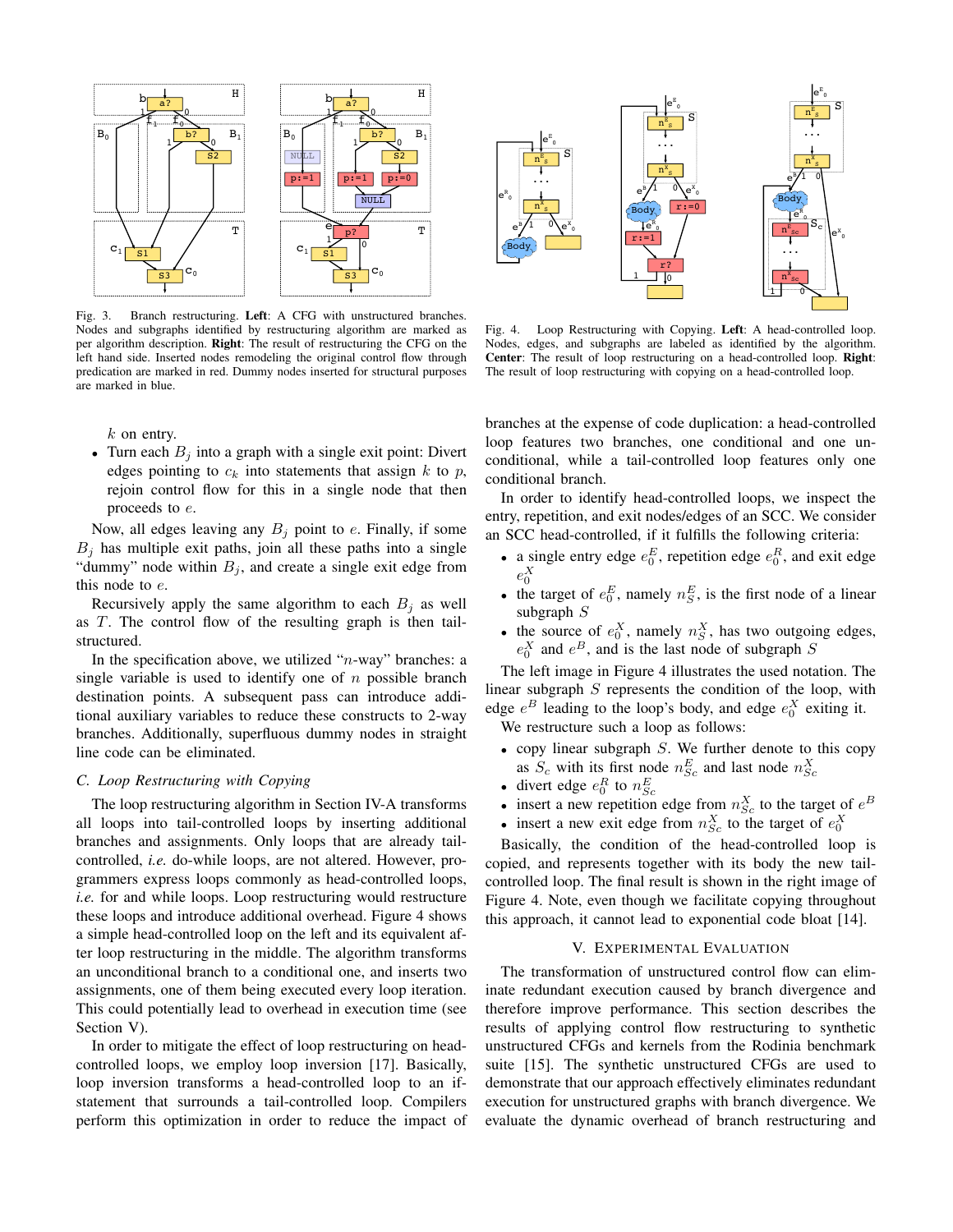

Fig. 5. Left: Basic block with 4 outgoing edges. Center: 4-way branch resolved in a breadth-first manner. **Right**: 4-way branch resolved in a depthfirst manner.

its potential impact on execution time. The benchmark suite consists mostly of SESE graphs, and we use it to evaluate the overhead of our transformations on these graphs in terms of execution time and representational overhead at compile-time.

### *A. Compiler Implementation*

We evaluated control flow restructuring by implementing it as an additional pass to NVIDIA's CUDA compiler. The pass takes PTX as input, restructures all CFGs, and produces PTX for further processing as output. We extracted the grammar for parsing PTX from the Ocelot compiler framework [18] and create an AST with it. This AST is converted to a CFG, restructured with our algorithms from Section IV, and converted back to PTX.

A necessary constraint of control flow restructuring on a CFG is the support of n-way branches. These need to be resolved to cascades of 2-way branches with the help of additional auxiliary variables in order to make a conversion to PTX possible. Different cascades, such as breadth-first or depth-first as shown in Figure 5, or a mix of both, are possible. For our experiments, we resolve n-way branches with depthfirst cascades of 2-way branches.

## *B. Experimental Platform and Setup*

The evaluation is performed on a system with an Intel Core i7-3770K CPU @3.5 GHz, an NVIDIA Tesla K20, and NVIDIA's driver version 346.46. We use the CUDA 7.0 toolkit, running on Ubuntu 12.04. We perform our experiments on a NVIDIA platform, since it allows us to experiment with structured and unstructured control flow. An AMD platform would have given us only the possibility to execute structured control flow, and would have made it impossible to quantify the difference between structured and unstructured control flow.

All programs were compiled with -Xcicc=-O0 and -Xptxas=-O0 to ensure no interference from other compilation stages. Ideally, control flow restructuring should be carried out as late in the compilation pipeline as possible in order to avoid side effects from other compilation stages.

Each benchmark in Section V-D is run 10 times, and we report the average kernel execution time of all runs. We measured execution times using the CUDA profiler. In case benchmarks consists of multiple kernels, we add the execution time of all kernels in each run before computing the average. Benchmark results were verified to equal their results when restructuring is disabled.



Fig. 6. Dynamic Instruction Overhead for all unstructured CFGs up to size 7.

## *C. Synthetic Control Flow Graphs*

This section demonstrates that our approach effectively eliminates redundant basic block executions for unstructured graphs with branch divergence. We evaluate the dynamic overhead of branch restructuring and its potential impact on execution time.

*1) Experimental Setup:* We evaluate the dynamic overhead of control flow restructuring by generating the incidence matrices for all acyclic CFGs with binary branches for a given dimension. We filter out all minimal unstructured CFGs and convert these matrices to CUDA code. All branches were made divergent to ensure redundant execution of basic blocks. The other basic blocks contained no computation, in order to ensure accurate dynamic overhead measurements.

We compile the CFGs with and without branch restructuring, and count the redundant executions of basic blocks for the unstructured case as well as the number of executed instructions for both cases using the CUDA profiler. We compute the *dynamic instruction overhead* for each graph by subtracting the number of executed instructions of the restructured CFG from the corresponding unstructured CFG.

*2) Key Observations:* We produce all synthetic CFGs up to 7 nodes, resulting in 1447 CFGs after filtering. We restrict our experiments to synthetic CFGs of this size, because it produces a sufficient number of unstructured graphs to demonstrate the effect of branch restructuring. Figure 6 shows the dynamic instruction overhead for these graphs. We group the CFGs by their number of redundantly executed basic blocks and count the number of CFGs for each group. For example, as shown in Figure 6, we count 449 CFGs which execute one basic block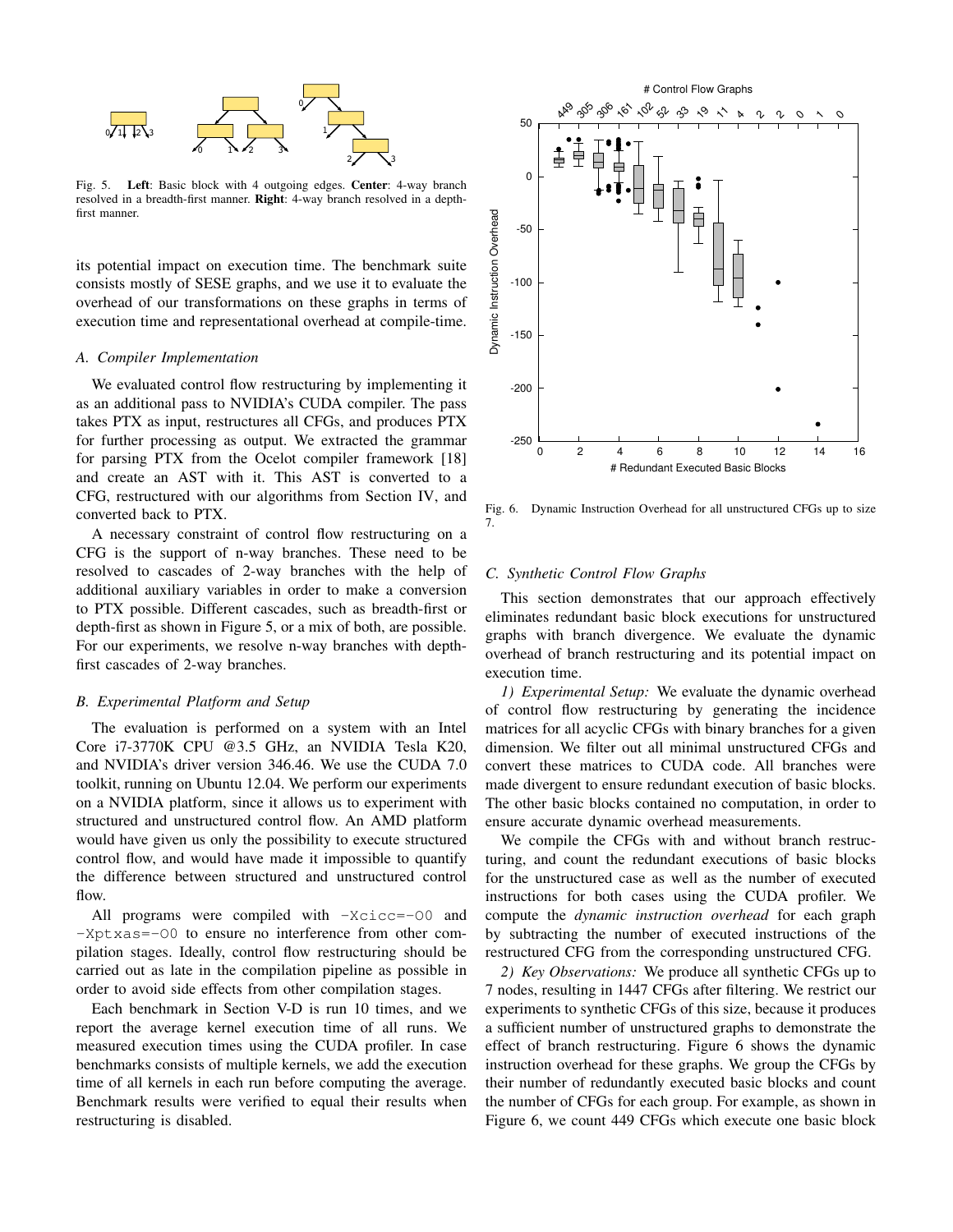redundantly, and only 2 CFGs which execute 12 basic blocks redundantly. We plot a box and whisker plot for each group. The bottom and top of the boxes represent the first and third quartile, and the line inside the box the median. The ends of the whiskers indicate 1.5 times the interquartile range, and all points not within that range are outliers plotted as small dots.

Unstructured control flow in combination with branch divergence leads to redundant execution of basic blocks. Figure 6 shows that 73% of the synthetic CFGs have up to 3 redundant executions, and that the maximum number of redundantly executed basic blocks is 14. The maximum dynamic instruction overhead is 35, indicating that the added dynamic overhead of branch restructuring in the presence of branch divergence is small. Thus, in our experiments branch restructuring is desirable as long as the combined instruction count of the redundant executions exceeds 35. Moreover, Figure 6 clearly shows that the dynamic overhead of branch restructuring becomes smaller, the more redundant executions a graph contains. The dynamic instruction overhead is always negative for graphs with more than 7 redundant executions, indicating that fewer instructions are executed in the restructured than the corresponding unstructured graph. For these graphs, the number of redundantly executed instructions in the unstructured graphs *always* exceeds the overhead inserted by branch restructuring. Thus, branch restructuring is always desirable for these graphs even without any computation contained in the basic blocks.

# *D. Benchmarks*

This section describes the results of applying control flow restructuring to kernels from the Rodinia benchmark suite [15]. We evaluate the overhead of our transformations on these kernels in terms of execution time and representational overhead at compile-time.

*1) Structural Analysis:* In order to obtain an overview of the structural complexity of the benchmarks, we classified CFGs as *Linear* per Definition 3, *Tail-structured* per Definition 2, *single-entry/single-exit (SESE)* per Definition 1, *reducible* or *irreducible*. Tail-structured and SESE were identified by structural analysis [19], and irreducibility was determined by T1/T2 analysis [20]. A graph's cyclicity was identified by determining the presence of SCCs [21].

Table I shows the distribution of each class. The majority of the CFGs are single-entry/single-exit, and most acyclic SESE graphs are also tail-structured. Thus, the majority of programs in the Rodinia benchmark suite are expressed using simple ifthen-else statements and head-controlled loops. Control flow restructuring introduces no overhead for the acyclic graphs, but transforms head-controlled loops to tail-controlled ones. We expect therefore an overhead associated with loop restructuring. Only a minority of the CFGs are in the reducible class. We inspected the source code for these graphs and found that the acyclic one is due to a switch statement with return statements in its cases. It is part of mummergpu. The cyclic graphs are due to loops with multiple exits and are part of hotspot, hybridsort, mummergpu, myocyte, particlefilter, and pathfinder.

|                    | acyclic | cyclic |
|--------------------|---------|--------|
| Linear             | 28      |        |
| Tail-structured    | 56      | 3      |
| <b>SESE</b>        | 3       | 139    |
| Reducible          |         | 10     |
| <b>Irreducible</b> |         |        |
| Total              | 240     |        |

TABLE I

PROGRAM CLASSIFICATION FOR THE RODINIA BENCHMARK SUITE. CLASSES ARE RELATED AS FOLLOWS: LINEAR ⊂ TAIL-STRUCTURED ⊂  $\text{SESE} \subset \text{REDUCIBLE}$ 

Overall, the Rodinia benchmark suite consists mostly of SESE graphs, which can always be executed efficiently on GPUs. It offers little opportunity for improvements through control flow restructuring, considering that the presence of branch divergence is also required. This is rather unsurprising, since developers are aware of the potential disadvantages of unstructured control flow for GPUs and therefore try to avoid it. A compiler supporting control flow restructuring would be able to remove unstructured control flow altogether. This would allow programmers to delegate this task to the compiler and spend their time on tuning other aspects of a program.

*2) Execution Times:* Figure 7 shows the measured execution times for the Rodinia benchmark suite. We use six different restructurer configurations:

- *nvcc*: The benchmarks were compiled with the unmodified nvcc compilation pipeline.
- *no restructuring*: The PTX files are parsed, converted to CFGs, and immediately reconverted. No restructuring is performed.
- *loop restructuring*: Loop restructuring as described in Section IV-A.
- *loop copy restructuring*: Loop restructuring with copying as described in Section IV-C.
- *loop* + *branch restructuring*: Loop and branch restructuring as described in Section IV-B.
- *loop copy + branch restructuring*: Loop restructuring with copying and branch restructuring.

The *no restructuring* configuration serves as baseline, and all other configurations are normalized to it. The reason for using the *no restructuring* and not the *nvcc* configuration as baseline is due to the conversion passes. The CFG to AST conversion lays out basic blocks differently than they are in the input PTX file. This results in a different basic block order and therefore a different number of fall-through branches in the output PTX. The effect alters execution time by no more than 8%, except in the case of mummergpu, where we observe a 5 fold increase. We found that the difference is due to an additional basic block in the layout of nvcc. The basic block contains no instructions and has one incoming and outgoing edge and could therefore be safely removed without effecting the computation. However, ptxas produces  $pbk$  and  $brk$  in-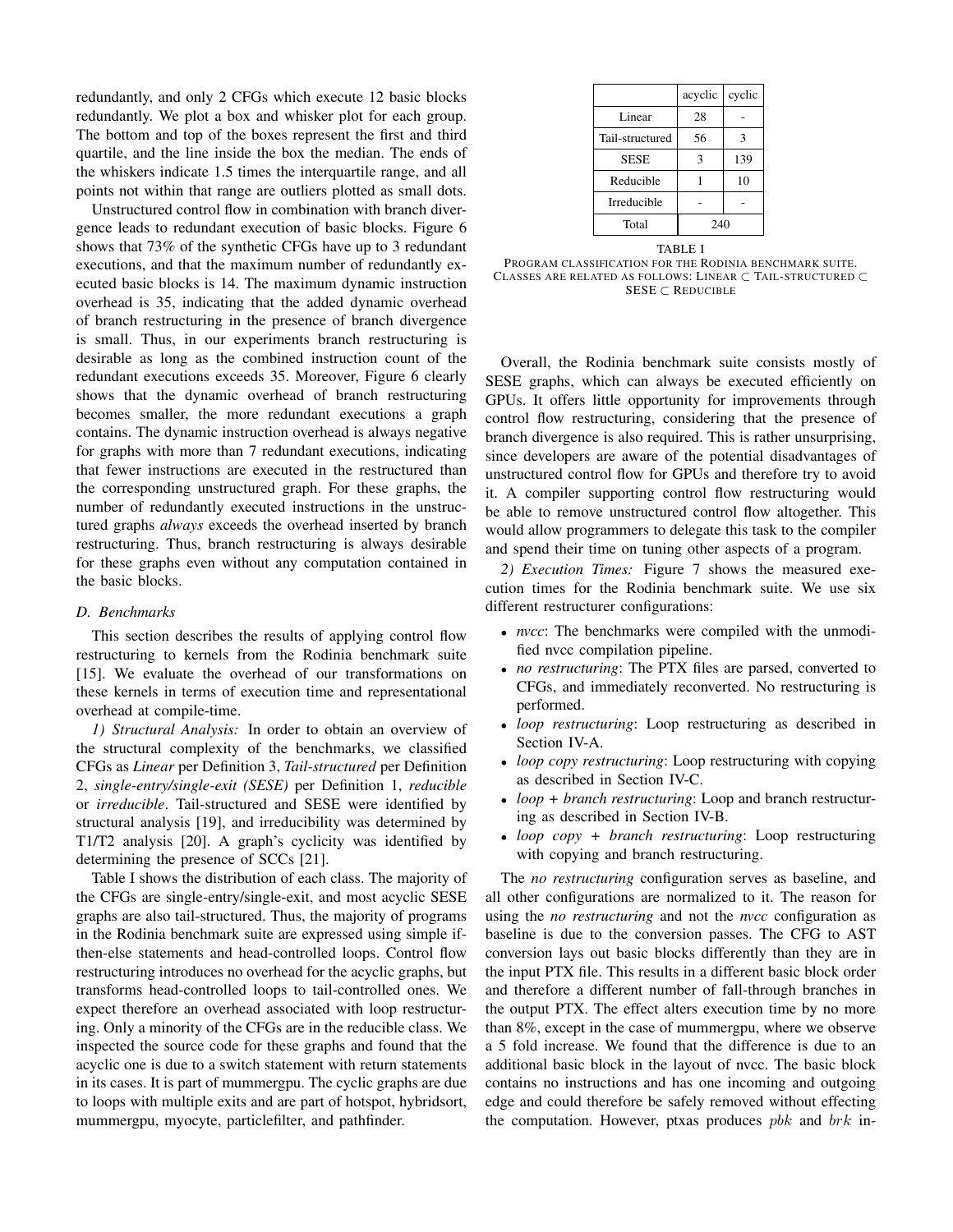

Fig. 7. Execution Times for different Control Flow Restructuring Configurations

structions for the inner kernel loop when it is present. These instructions allow an early reconvergence of divergent threads in the loop, making it possible to avoid redundant executions for loops with multiple exits. Although these instructions allow to reduce execution time when divergence is present, nvcc seems not be able to reliably generate them.

Loop restructuring transforms all loops into tail-controlled loops by inserting additional branches and assignments. Only loops that are already tail-controlled are not altered. However, the majority of the loops in the Rodinia benchmark suite are head-controlled. These loops are converted to tail-controlled loops by converting one unconditional to a conditional branch, and inserting two assignments, with one of them being executed every loop iteration. This results in a noticeable execution time overhead for most benchmarks. The overhead is particularly pronounced with over 5% for dwt2d, heartwall, lud, nw, particlefilter, and streamcluster.

The benchmarks dwt2d, lud, nw, particlefilter, and streamcluster consist of very small kernels with an average execution time of less than 1.5ms per invocation. Loop restructuring adds additional instructions to the kernels of these benchmarks, and therefore creates an overhead that is a noticeable fraction of the execution time. For example, the average execution time of streamcluster's kernel is only  $750\mu s$ , but it is invoked 1611 times. In case of heartwall, the average kernel execution time is with 195ms significantly longer, but it consists of 48 headcontrolled loops which are responsible for the overhead in execution time.

For most benchmarks, overhead is reduced using loop restructuring with copying. It transforms head-controlled to tail-controlled loops by employing loop inversion [17] instead of inserting assignments and branches. Thus, no additional assignment is executed every loop iteration. Another positive effect on execution time can be observed for mummergpu. Loop restructuring improves its performance 5 fold, rendering it equivalent to the code produced by nvcc. It allows divergent threads to reconvergence early and therefore reduces redundant execution as the *pbk* and *brk* instructions.

Branch restructuring is employed after all loops have been restructured and ensures proper nesting of splits and joins. Figure 7 shows that it has no significant effect on the execution times, and performs similarly to the corresponding loop restructuring. Most acyclic graphs are already tail-structured and we suspect a proper nesting of splits and joins in the cyclic ones as well. It is therefore no surprise that the execution times show no significant change compared to the corresponding loop restructuring configurations.

Overall, the experiments with the Rodinia benchmark suite indicate that control flow restructuring adds minor and varying overhead to the execution times of programs. It varies between not measurable and 12%, with an average of 2.1% among all benchmarks. The reason for this is that the Rodinia benchmark suite consists mainly of SESE graphs, and control flow restructuring only inflicts no overhead to the subset of tail-structured graphs. While this overhead is not insignificant, it is much lower than the 100 - 150% reported by Domínguez *et al.* [11], [12]. On the other hand, when unstructured control flow and branch divergence is present, control flow restructuring can help to reduce execution time significantly as demonstrated for mummergpu. This suggests that it should be applied more selectively, *e.g.* in combination with structural analyses [19] to discover unstructured subgraphs, and divergence analysis [16] for detecting divergent branches. In contrast to other restructuring methods [11], [12], [6], [13], it also does not lead to exponential code inflation [14].

*3) Compile-Time Overhead:* Control flow restructuring can add constructs to a CFG, causing representational overhead at compile-time. This is quantified in Figure 8, which relates the number of instructions before restructuring to the number of instructions after restructuring for the *loop copy + branch restructuring* configuration. The grey line marks the identity function, representing points with no overhead.

There is a clear linear relationship for all cases, suggesting that control flow restructuring is practically feasible in terms of space requirements. All linear and tail-structured graphs lie exactly on the line, confirming that no representational overhead is introduced. SESE and reducible graphs lie slightly above the line, indicating the insertion of additional instructions. The average representational overhead for these graphs in terms of instructions is 5.2%. Figure 8 is representative for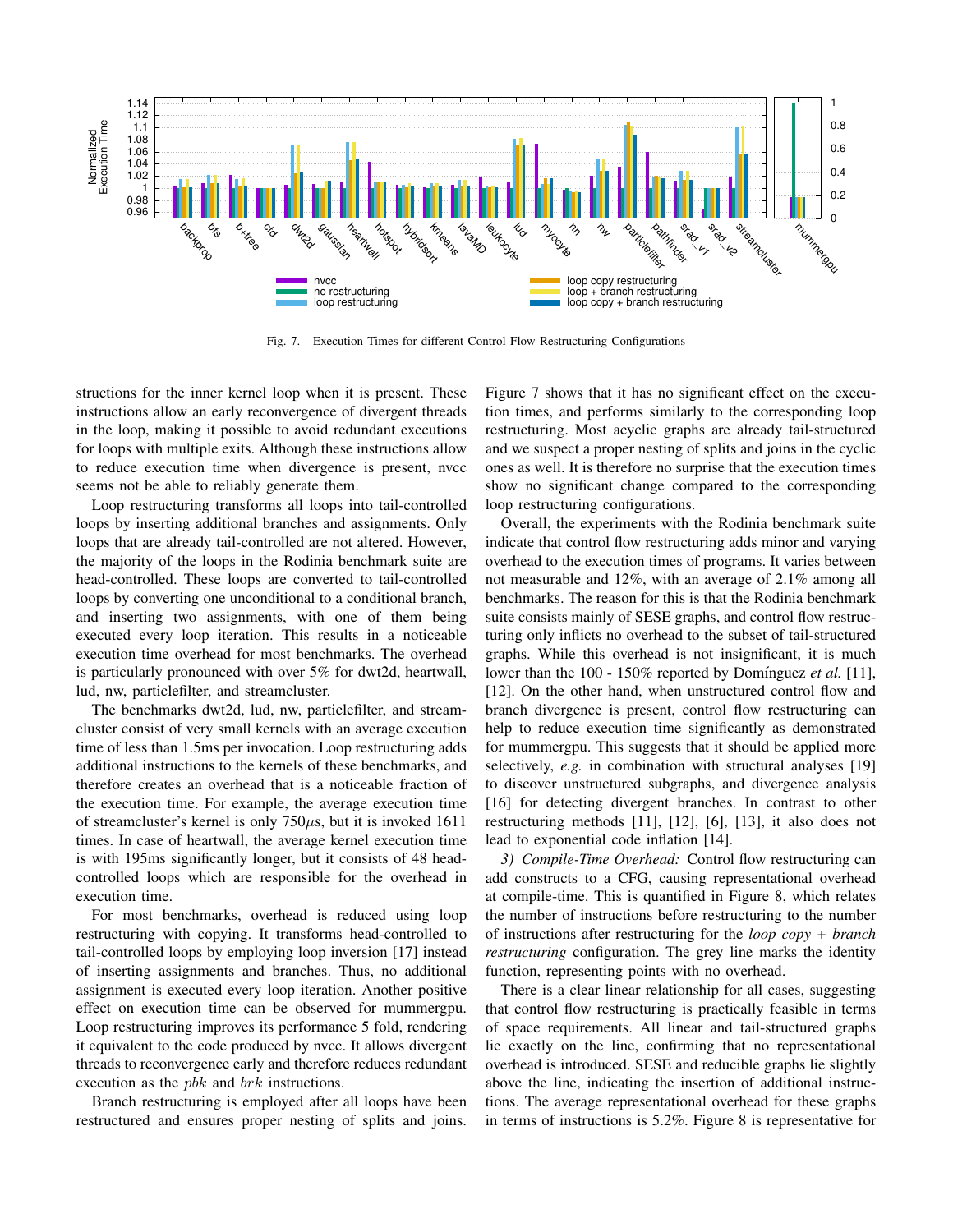

Fig. 8. Representational Overhead for Loop Copy + Branch Restructuring Configuration

all the other configurations, which exhibited similar behavior for their representational overhead.

## VI. RELATED WORK

Reducing the performance impact of thread divergence is a topic of extensive and ongoing research. Several works proposed changes to GPU hardware to ameliorate the problem. ElTantawy *et al.* [22] replaced the traditional stack based thread reconvergence mechanism with a set of tables, potentially allowing warps to reconverge before the branch's IPDOM. They evaluated their approach on a set of benchmarks with unstructured control flow and achieved a harmonic mean speedup of 32% compared to traditional execution. Branch herding was proposed by Sartori *et al.* [23]. It forces all threads of a warp to take the path of the majority. This led to incorrect results, but was acceptable for error tolerant applications such as visual computing applications. Their hardware implementation improved performance for a set of benchmarks by 30% on average. Brunie *et al.* [24] proposed to add additional hardware to co-issue different instructions to disjoint sets of the same warp, or to a subset of a different warp. Diamos *et al.* [4] proposed thread frontiers, a combined hardware and software approach. In this approach, the compiler finds potential early reconvergence points, while additional hardware checks whether a warp can reconverge at these points.

Two software based approaches were proposed by Han *et al.* [5]. They reduce branch divergence through iteration delaying and branch distribution. Iteration delaying reorders loop iterations with branches so that branches taking the same direction are executed together. Branch distribution factors out similar code from branches. Both techniques require manual code rewriting. Zhang *et al.* [25] removed divergence through data reordering and job swapping, *i.e.* changing the mapping between threads, data, and work. This must be done asynchronously by the CPU at runtime, and therefore requires to launch a kernel multiple times in a loop. Lee *et al.* [26] proposed algorithms that remove all control flow by predicating and linearizing different execution paths. They implemented their algorithms in the CUDA LLVM compiler and showed that a predication-only architecture based on their algorithms is competitive in performance to one with hardware support for tracking divergence.

Finally, like our method, several approaches transform unstructured to structured control flow to reduce the impact of branch divergence. Anantpur *et al.* [7] proposed a technique for transforming unstructured to structured CFGs by linearizing them with the help of guard variables. They implemented it as PTX transformations and evaluated it on a set of benchmarks. It increased code size by up to 10% and execution time by up to 73%. Wu *et al.* [6], [13] use adaptions of the transformations of Zhang *et al.* [27]. They show that several Rodinia, Parboil, and Optix benchmarks, as well as CUDA SDK samples contain unstructured control flow. Applying their transformations increased static instruction count, and decreased performance by up to 1% due to code expansion. Dominguez *et al.* [12], [11] developed a tool for translating PTX to AMD IL in order to understand the performance differences between structured and unstructured control flow on GPUs. They also used the transformations of Zhang *et al.* [27] to handle unstructured control flow. Their tool produced code that performed 2.1 times worse on average than a straightforward manual CUDA to OpenCL translation.

## VII. CONCLUSION AND FUTURE WORK

In this paper, we presented a transformation for converting unstructured to structured control flow. Our evaluation shows that our approach effectively eliminates redundant basic block execution and improves execution time for unstructured graphs with branch divergence. It adds a minor average overhead of 2.1% to execution time of already structured kernels. While this overhead is notable, it is significantly lower than the 100-150% reported by Domínguez et al. [11], [12]. This suggests that our transformations should be applied more selectively, *e.g.* in combination with structural analysis [19] to discover unstructured subgraphs, and divergence analysis [16] for detecting divergent branches. The representational overhead at compile-time is linear in terms of instructions. In contrast to other restructuring methods [11], [12], [6], [13], exponential code inflation is impossible [14].